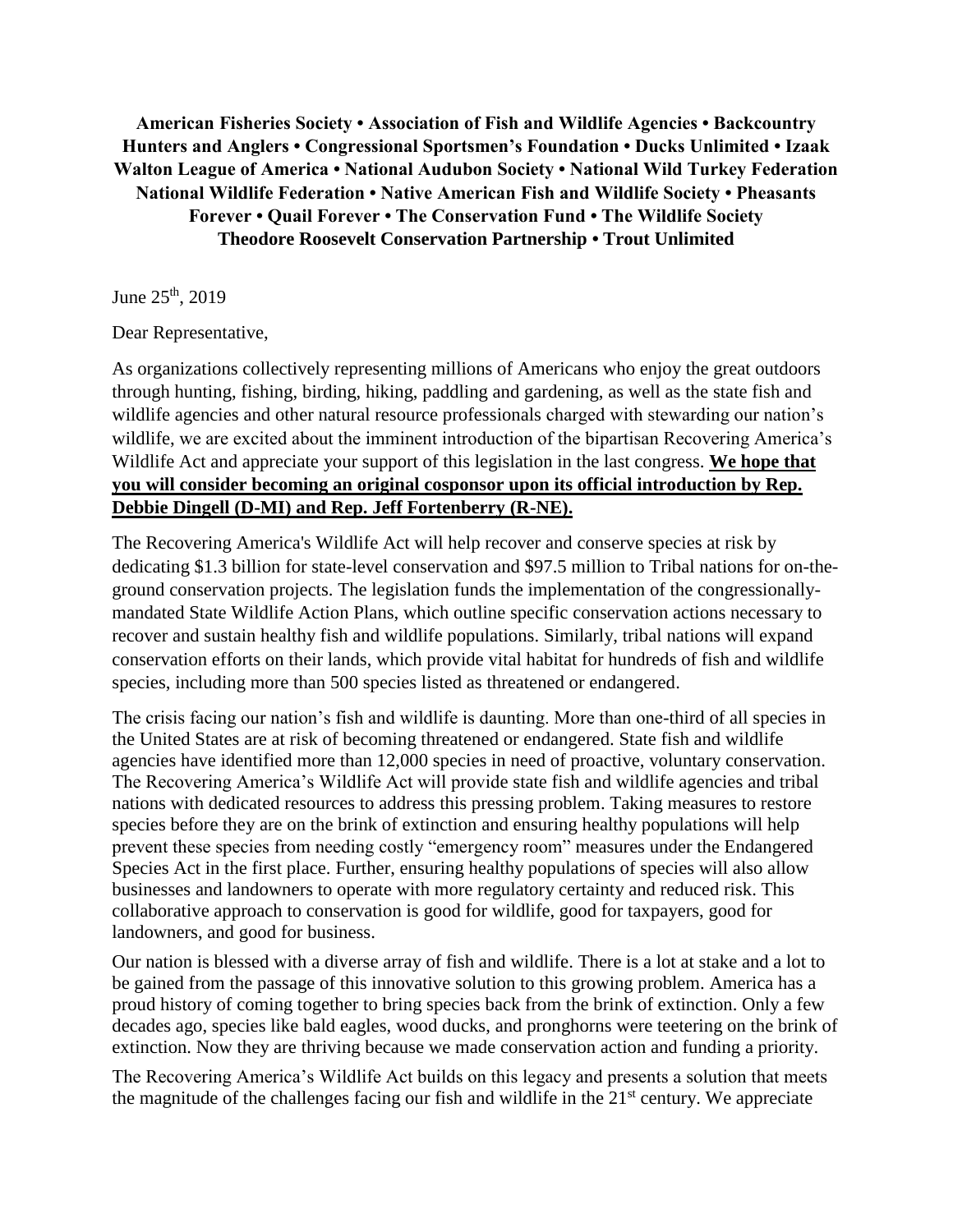your consideration of our request to join this effort again by becoming an original cosponsor in the 116<sup>th</sup> Congress. To do so, please contact: [Timothy.Huebner@mail.house.gov](mailto:Timothy.Huebner@mail.house.gov) (Dingell) and [Alan.Feyerherm@mail.house.gov](mailto:Alan.Feyerherm@mail.house.gov) (Fortenberry).

Sincerely,



**American Fisheries Society**





ASSOCIATION of  $FISH$   $\mathcal G$  wildlife **AGENCIES** 

**Association of Fish and Wildlife Agencies** 



**National Wild Turkey Federation** 



**Backcountry Hunters and Anglers** 



**National Wildlife Federation** 



**Congressional Sportsmen's Foundation** 



**Native American Fish and Wildlife Society** 



**Ducks Unlimited**



**Pheasants Forever, Quail Forever** 



**Izaak Walton League of America** 



**The Conservation Fund**